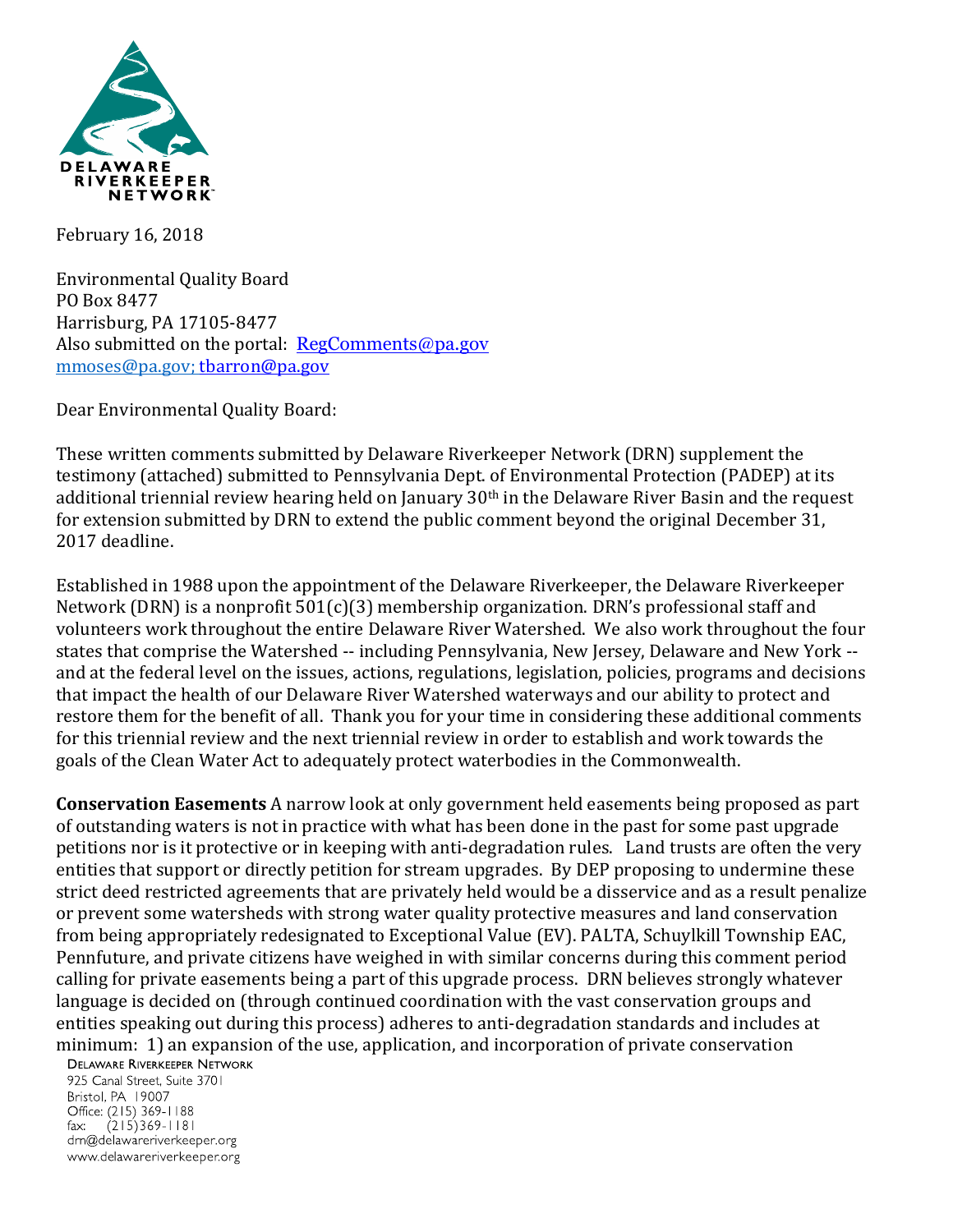easements (as well as the proposed government held easements) and lands as a justification for designating an Outstanding National, state, regional or local resource water to EV. 2) we believe the proposed language that includes "significant reaches of the corridor" is ambiguous and not necessary. With the science of protected land, even smaller sections of protected lands and riparian corridors provides some protection to water quality – DEP should not be looking to minimize these protections with this ambiguous language. 3) DRN highlights that basic watershed science and the literature support that natural land preserved (even when not directly adjacent to a stream corridor) reduces stormwater, purifies and filters water, and provides other water quality benefits so it is not in keeping with anti-degradation for DEP to only "count" easements along or adjacent to water corridors as protective. For example, if a watershed is 60% natural lands (forest, meadows, wetlands, etc.) and preserved it is much more likely to have diverse and healthy waters as compared to a watershed that has say 60% paved impervious surfaces – private easements help make this preservation possible. Stroud Water Research Center, USGS, and others have documented why these protections of watershed lands are critical – these eased lands do not have to be "adjacent to the stream" to make a positive impact to water quality and overall watershed health– albeit the importance of riparian buffers is critical - it is not the only private easement that should be considered by DEP when determining outstanding waters. The science on headwater stream preservation is also critical to consider as well. [https://stroudcenter.org/wp-](https://stroudcenter.org/wp-content/uploads/2016/12/ProtectingHeadwaters.pdf)

[content/uploads/2016/12/ProtectingHeadwaters.pdf](https://stroudcenter.org/wp-content/uploads/2016/12/ProtectingHeadwaters.pdf) and

[https://adoptastream.georgia.gov/sites/adoptastream.georgia.gov/files/Where%20Rivers%20are%](https://adoptastream.georgia.gov/sites/adoptastream.georgia.gov/files/Where%20Rivers%20are%20Born%20The%20Scientific%20Imperative%20for%20Defending%20Small%20Streams%20and%20Wetlands.PDF) [20Born%20The%20Scientific%20Imperative%20for%20Defending%20Small%20Streams%20and%](https://adoptastream.georgia.gov/sites/adoptastream.georgia.gov/files/Where%20Rivers%20are%20Born%20The%20Scientific%20Imperative%20for%20Defending%20Small%20Streams%20and%20Wetlands.PDF) [20Wetlands.PDF.](https://adoptastream.georgia.gov/sites/adoptastream.georgia.gov/files/Where%20Rivers%20are%20Born%20The%20Scientific%20Imperative%20for%20Defending%20Small%20Streams%20and%20Wetlands.PDF) 4) The Department's tentative proposal provides that conservation easements must not be amendable. DRN believes that amendments are important to strengthening conservation protections over time and to improving administrative practices as better understandings are developed, and thus need to be permitted. 5) DRN understands that land trusts nationwide have standard practices that are protective in nature <http://s3.amazonaws.com/landtrustalliance.org/LandTrustStandardsandPractices.pdf> and these trusts such as PALTA and LTA provide great benefits and resources for their member organizations. According to the LTA report, the nation's more than 1,300 nonprofit land trusts have conserved 56 million acres of wildlife habitat, farms, ranches, forests, watersheds, recreation areas and other open spaces as of 2015. The *Model Grant of Conservation Easement and Declaration of Covenants, 7th edition* [\(http://conservationtools.org/library\\_items/323\)](http://conservationtools.org/library_items/323), published by the Pennsylvania Land Trust Association, illustrates the strong connections drawn between purpose and covenants. The first objective identified in the model is: To maintain and improve the quality of water resources, both surface and groundwater, within, around, and downstream of the Property (§1.04(a)(1). However, not all PA conservancies will choose to belong to these umbrella organizations. Some conservancies may follow PALTA/LTA guidance, but some conservancies may go their own way and still write strong easements that are environmentally protective and protective of water quality. DRN believes any private environmental conservation easement if land is preserved should qualify watersheds for outstanding waters rather than further muddying the waters with more strict provisions of what qualifies as a private conservation easement. As indicated above we want more inclusion for private and public conservation easements not less when it comes to ways to qualify streams for EV protection.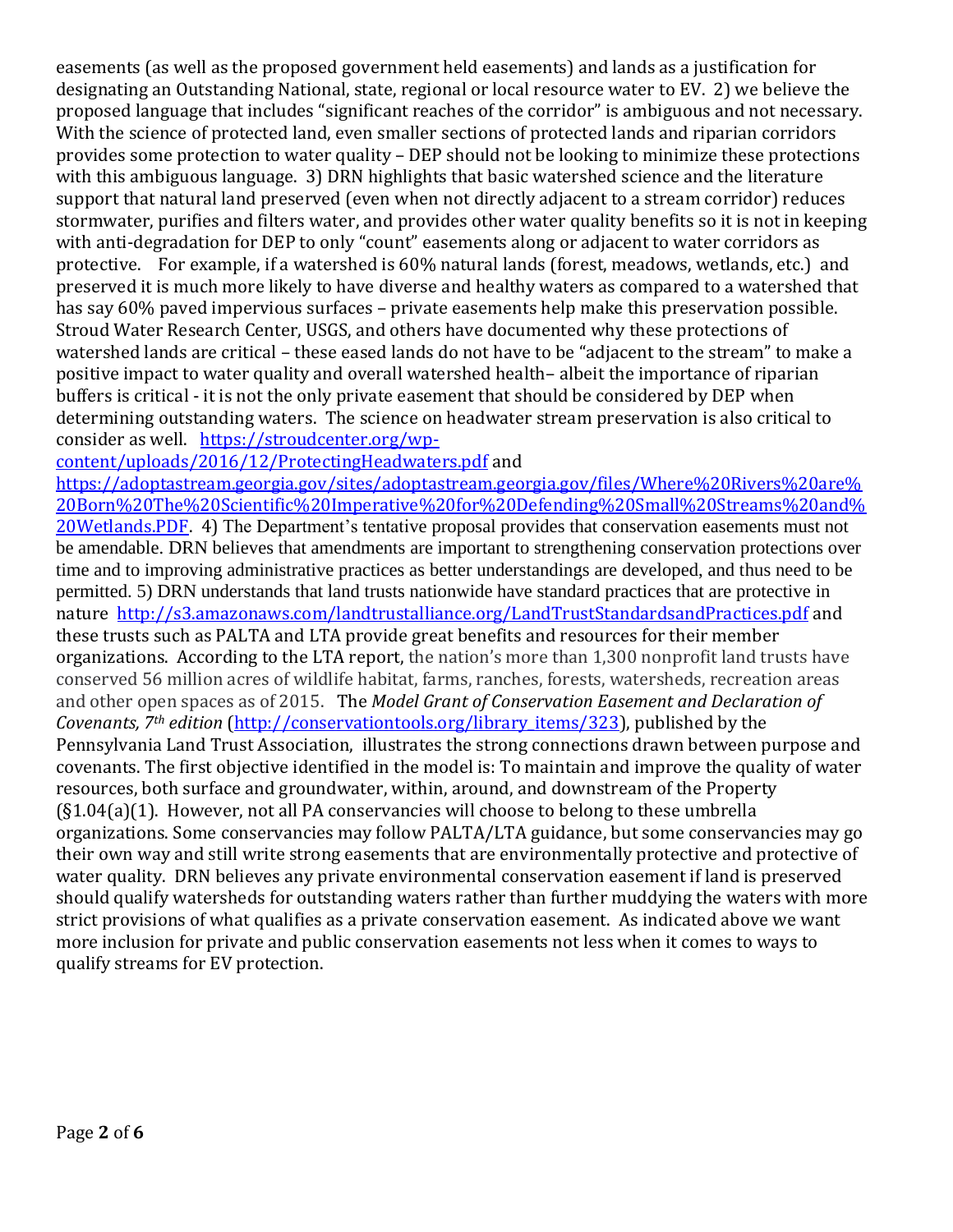**Ammonia Criteria** – DRN supports DEP's proposal to adopt the Environmental Protection Agency's (EPA) 2013 Aquatic life ambient water quality criteria for ammonia (EPA 822-R-13-001). This criterion is especially important in Pennsylvania where sensitive mussel species are present or where plans are uhnderway to restore mussel populations to their historic ranges. However, according to EPA comments (dated Dec 20, 2017) some technical revisions may need to be reviewed and made for this ammonia criteria to be more protective. DRN would also note that it is unclear why the pH and temperature language pertaining to effluent limitations was removed from the proposed language.

**Toxics** It is encouraging to see DEP is proposing to add 11 new toxics to its list (93.8c and Table 5 Water Quality Criteria for Toxic Substances) including: trichloroethane, 1,2 Dichloropropane, 1,2,4,5- Tetrachlorobenzene, 2,4,5-Trichlorophenol, 3-Methyl-4-Chlorophenol, Methoxychlor, Chlorophenoxy herbicide (2,4-D), Chlorophenoxy herbicide (2,4,5-TP), Dinitrophenols, Hexachlorocyclohexane (HCH), and Pentachlorobenzene). Delaware Riverkeeper Network is concerned that DEP is not proposing to adopt PFA standards (Perfluoroalkyl and Polyfluoroalkyl substances) to protect drinking water even though these toxins have been found in many drinking water supplies in parts of the Delaware River Basin and Delaware Riverkeeper Network has actually helped uncover these findings the past few years. New Jersey is currently advancing a science panel's recommendation to adopt a standard of 14 parts per trillion – the most protective standard in the nation. PADEP adopting the same protective standard this triennial review or the next review would greatly protect the Delaware River Watershed, while also ensuring that Pennsylvania communities are given the higher level of protection warranted by the science. DRN notes that there appears to be missing toxics from those being proposed. EPA states in its comment that the state will need to provide explanations where new or revised criteria are not adopted for parameters where EPA has published new or updated CWA Section 304(a) criteria recommendations since May 30, 2000 and consistent with EPA's 2015 Updated Ambient Water Quality Criteria for the Protection of Human Health.

EPA updated its national recommended water quality criteria for human health for 94 chemical pollutants to reflect the latest scientific information and EPA policies, including updated fish consumption rate, body weight, drinking water intake, health toxicity values, bioaccumulation factors, and relative source contributions. These lists needs to be compared and cross checked to ensure that all EPA toxic standards adopted in 2015 are reflected in PA. DRN also notes that it would appear that human health and not aquatic life toxic standards are being proposed – as an organization with concerns for aquatic life impacts, we would suggest that stream life is also considered where appropriate and protective standards set. In general, where DEP is proposing more stringent protections than EPA, DEP supports such protective measures to better fulfill the spirit of the CWA.

**Fish propagation and dissolved oxygen standards for the estuary do not reflect the current existing uses of the Delaware River** – DRN requests that this triennial review the main stem Delaware River receives long overdue fish propagation use and stringent and elevated dissolved oxygen standards. Currently, fish propagation is not a designated use in sections of the Delaware River estuary and the state is required to review the reasons behind rejection of those uses since clearly its own studies and those of DRBC indicate that propagation of fish species is clearly occurring in Zones 3,4, and 5. The DRBC found that for all nine fish species evaluated and studied, including the federally endangered Atlantic Sturgeon (*Acipenser oxyrhynchus)* as well as the related state and federally listed as endangered shortnose sturgeon (*Acipenser brevirostrum)* in addition to American Shad, Striped Bass, White Perch, Bay Anchovy, Atlantic Silverside, Alewife, Blueback Herring, and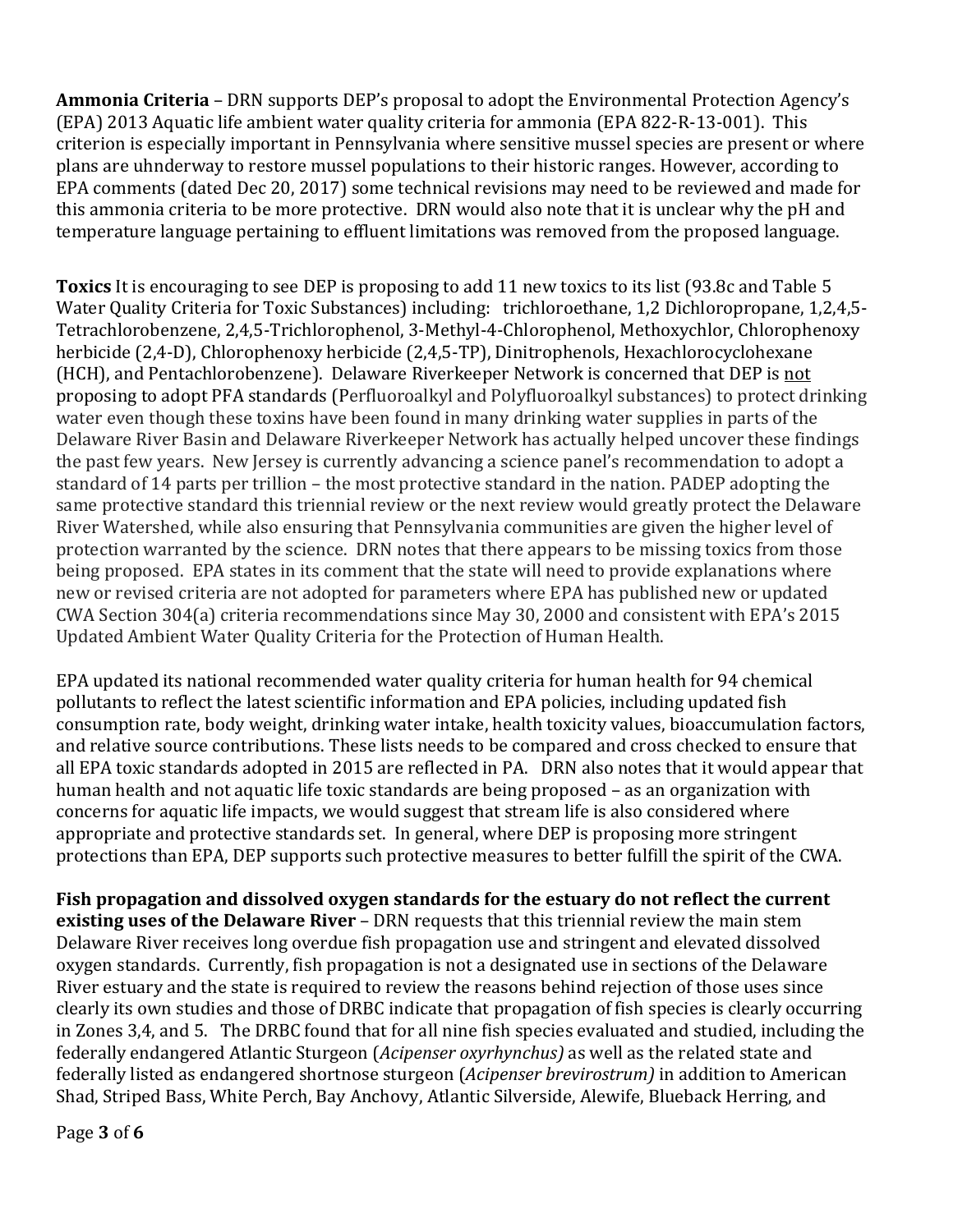Atlantic Menhaden successfully reproduce in these zones. In March 2013, the Delaware Riverkeeper Network submitted a petition to DRBC (attached)

[http://www.delawareriverkeeper.org/sites/default/files/Documents/DO\\_Petition\\_03-05-2013.pdf](http://www.delawareriverkeeper.org/sites/default/files/Documents/DO_Petition_03-05-2013.pdf) for dissolved oxygen (DO) criteria to be elevated to meet the existing use of the main stem Delaware River as DO levels far exceed the current standards. The science documented the past two decades show these improvements to fish as well as dissolved oxygen. There is documented and demonstrated propagation. Therefore, a designated use for propagation is fully appropriate and supported and new standards should be set to support propagation this triennial review. It is not appropriate to qualify the propagation level achieved such that a lower designated use will be applied to the estuary in such a fashion as to continue to depress the level of water quality standards and goals that are applied for the various zones of the estuary. EPA's regulations implementing the Clean Water Act provide that "where existing water quality standards specify designated uses less than those which are presently being attained, the State shall revise its standards to reflect the uses actually being attained." 40C.F.R. 131.10(h)(2)(ii)). The PA Fish and Boat Commission comments dated Feb 15, 2017 from testimony provided to the DRBC on April 6, 2017 also reflect science and fish population data to urge the DEP/Board to make these important changes now to reflect the current existing uses. In their comments dated Dec 20, 2017, EPA also encourages the Board to protect these existing uses and the endangered species, like the federally listed Atlantic sturgeon that live in these areas of the tidal Delaware River.

**Chloride aquatic life use standard are absent once again from this triennial review** – DRN believes the DEP needs to adopt chloride standards this triennial review to protect aquatic life. The existing PWS criterion at point of intake of 250 mg/l maximum is not protective to the sensitive macroinvertebrates and endangered species that reside in Pennsylvania. A criterion for chloride to begin protecting Pennsylvania streams from brine wastewater from gas drilling and road salt applications would be a critical step by the state that is overdue and needed now for this triennial review; and the science conducted by the state and academic institutions supports establishment of this chloride criterion at this critical time in history. The USFWS notes the same sentiment in its comments to DEP (dated 2/15/18) – FWS states there is a "need to insist on a chronic criterion for chloride to protect and prevent take of federally endangered and threatened mussels". The USFWS goes onto note that even with there being some interactions with hardness, it is prudent that DEP implements a chloride criterion in this triennial review, regardless of the need for future modifications, to afford protection of aquatic resources. The USFWS points out EPA in 2011 developed ecoregion standards for chronic exposure (eco-region 70). USFWS also provides science from Patnode et al. 2015 that warrants a chronic criterion of either 78 ug/l chloride or 247 uS/cm to prevent take of federally endangered and threatened mussels at relevant NPDES discharges.

**Nutrient standards are absent from this triennial review** - Pennsylvania's streams continue to suffer from nutrient pollution, both Nitrogen and Phosphorus, and the failure of PADEP to more rapidly adopt numeric nutrient criteria for aquatic life use exacerbates the damage that these streams suffer, and just extends the time that these streams will be part of the long list of "impaired" waters of the Commonwealth. In July 2000, the EPA provided technical guidance for states to develop regional nutrient criteria to begin mitigating this important need yet PA continues to kick this can down the road over 17 years later. It is encouraging to see this round DEP is proposing an ammonia standard. DRN would highlight review and consideration of EPA's recommendations outlined in their Dec. letter for ammonia pertaining to 30 day averages.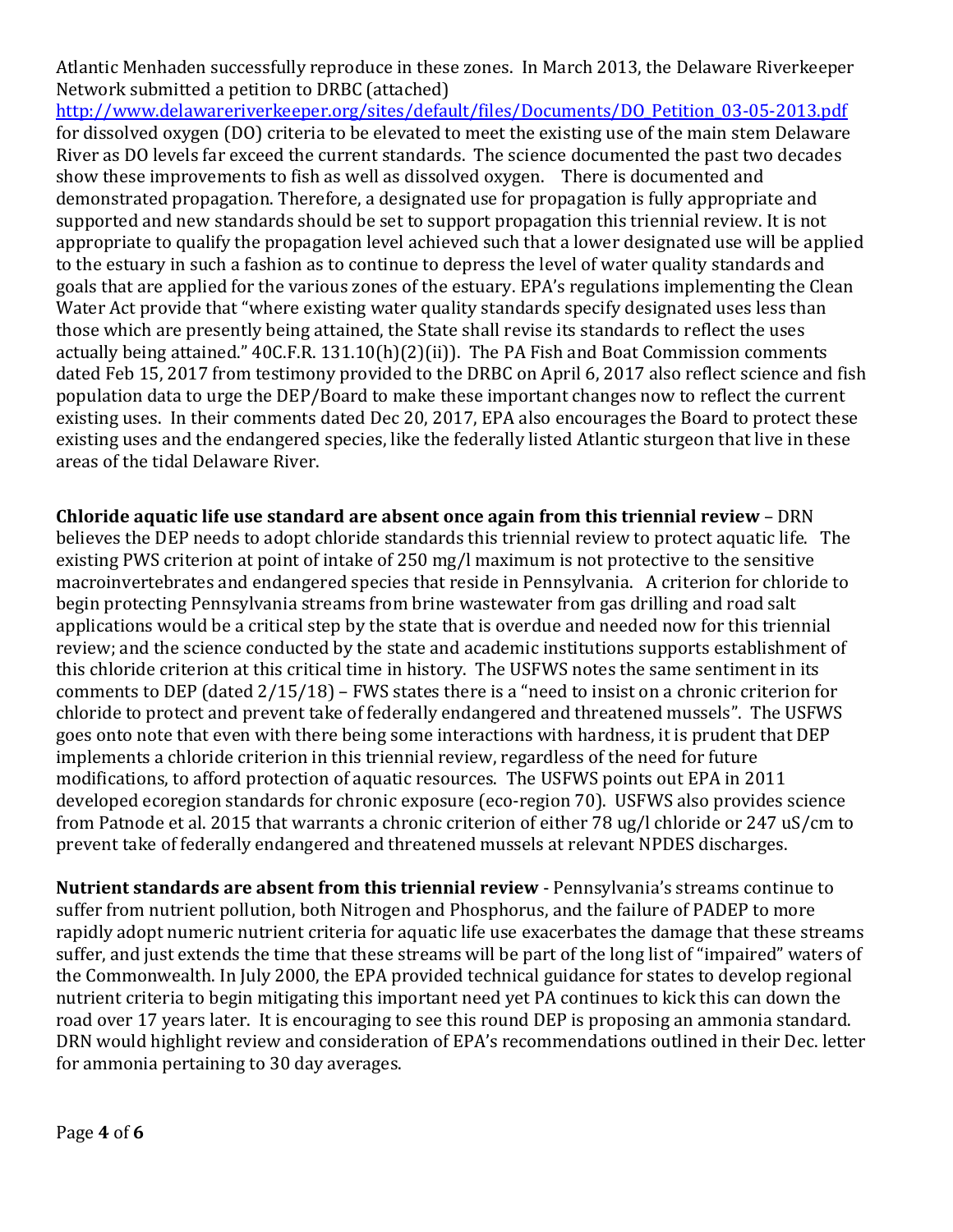DRN believes **PADEP cannot remove water contact/swimming from the Del River from RM 108.4 to 81.8** which includes a section of the tidal river from about Riverton wharf (108.4) downstream to Raccoon Island/Chester/Bridgeport Ferry (81.4). In this stretch there are multiple instances where DRN has participated in and documented water contact and conducted paddling and kayaking with members on this stretch of the River. For example, on the PA side of the River in this stretch, Spruce Harbor Park and the Darby Creek and John Heinz National Wildlife water trail provide maps to encourage kayakers and paddlers to explore these urban areas of the watershed. Harbor Park in Philly provides livery services including kayak rentals and paddle boats. Petty's Island – a 500 acre island in Pennsauken Township NJ, with community support and advocacy by Delaware Riverkeeper Network and other conservation partners dating back to 2004, is now being permanently protected as a wild nature preserve and access point for urban populations when resistance developed in 2004 to stop a golf course and hotel development agreement between Cherokee developers and Citgo who owns the island [\(https://philly.curbed.com/2018/1/9/16739672/petty-island-new-jersey-history](https://philly.curbed.com/2018/1/9/16739672/petty-island-new-jersey-history-park)[park](https://philly.curbed.com/2018/1/9/16739672/petty-island-new-jersey-history-park) ). There is a Tidal Delaware River Water Trail in this portion of the tidal Delaware River <http://www.tidaltrail.org/> which is bringing large population centers closer to the Delaware River – this water trail was funded by the Dept. and DCNR and other partners. The Tidal Delaware Water Trail is 56 miles of accessible river opportunities from Trenton, New Jersey to Marcus Hook, Pennsylvania and is one of 25 designated Pennsylvania Water Trails and a hub of environmental features, historic resources, and recreational activities for Pennsylvania and New Jersey. The Dept sites combined sewer overflows (CSOs) as a reason to undermine these water opportunities that exist but as EPA also notes, EPA's CSO policy was issued in 1994 and incorporated into the CWA in 2000 and long term control plans are now in development or in place for the CSOs in this portion of the Delaware River. DEP and DRBC should be listing water contact/swimming as a use in this triennial review because it is clearly occurring in this stretch of the River. EPA's regulations implementing the Clean Water Act provide that "where existing water quality standards specify designated uses less than those which are presently being attained, the State shall revise its standards to reflect the uses actually being attained."  $40C.F.R. 131.10(h)(2)(ii)$ .

**Bacteria** – to assist with consistency and data comparison throughout the year, DRN recommends the Board adopt E.coli standards consistently throughout the year. EPA and Pennfuture raise other considerations for these criteria that should be considered to protect public health. There should be ample time before mid-April to adopt E.coli standards for this triennial review that are protective of public health.

**Stream listings** It would appear that the Dept. is **proposing to downgrade** Goose Creek in the Delaware River Basin from TSF (trout stock fishery) to WWF (warmwater fishery). More information and analysis is warranted to the public on how this decision is justified. DRN has documented fisher people on the lower area of Goose Creek within community park boundaries fishing on multiple occasion as part of our several years of monitoring related to phosphorus and a TMDL being challenged by a sewage treatment plant operator. When a downgrade is being considered, a use attainability analysis is required under the CWA. The Dept. must also prove that at no time in the future would trout be able to be stocked/the use restored even with restoration and the likely enforcement of a strong TMDL standard for phosphorus. A similar potential downgrade appears to be proposed for a tributary (00322) of Beaver Creek which flows into the East Branch Brandywine River. As above, an existing use determination is needed before any of these downgrades are codified. EPA states concerns with these and many other downgrades as well in their Dec 20, 2017 letter on the triennial review that need to be explained – they list additional potential downgrades in Drainage lists L, M, O (Trout Run is EV and DEP is proposing HQ-CWF, MF), and Drainage List R. DRN believes that justification is necessary for all deletions or changes at a minimum and if a downgrade is